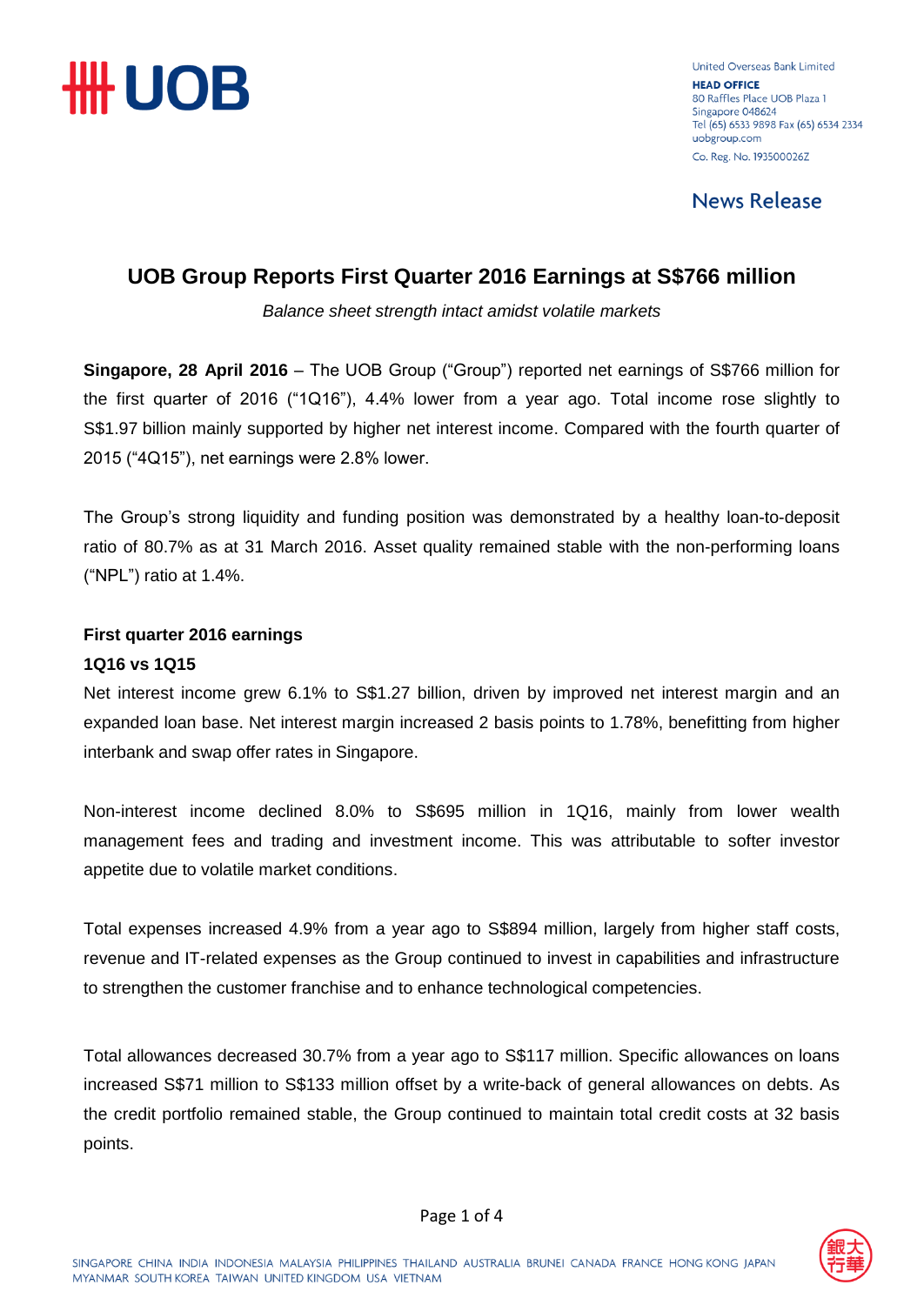## **IIII UOB**

Contribution from associated companies recorded a loss of S\$30 million in 1Q16 due to investment losses recognised in an associated company.

Tax expense increased 19.0% to S\$158 million in 1Q16 due to lower write-back of prior years' tax provisions.

#### **1Q16 versus 4Q15**

Compared with 4Q15, the Group's net earnings was 2.8% lower at S\$766 million mainly due to lower non-interest income and investment losses recognised in an associated company, partly offset by lower expenses and allowances.

Net interest income was flat at S\$1.27 billion in 1Q16 as volume growth offset the marginal decline in net interest margin.

Non-interest income fell 13.5% to S\$695 million, as wealth management and loan-related fees eased, coupled with lower trading gains. This was on the back of weaker market sentiment and reduced investment activities.

Total expenses declined 7.2% to S\$894 million as the previous quarter included one-off expenses of S\$43 million incurred for the UOB80 commemorative events and brand campaign. Excluding these one-off expenses, total expenses would have decreased 2.9% from 4Q15.

Total allowances were S\$117 million in 1Q16, 38.4% lower when compared with the previous quarter. Specific allowances on loans increased 15.2% to S\$133 million mainly due to commodityrelated NPLs. This was partially offset by lower specific allowances in Greater China and Singapore.

#### **Strong balance sheet and capital position**

Gross loans grew 3.0% year-on-year and 1.0% from the previous quarter to S\$209 billion as at 31 March 2016. In constant currency terms, the underlying loan growth was 5.0% from a year ago.

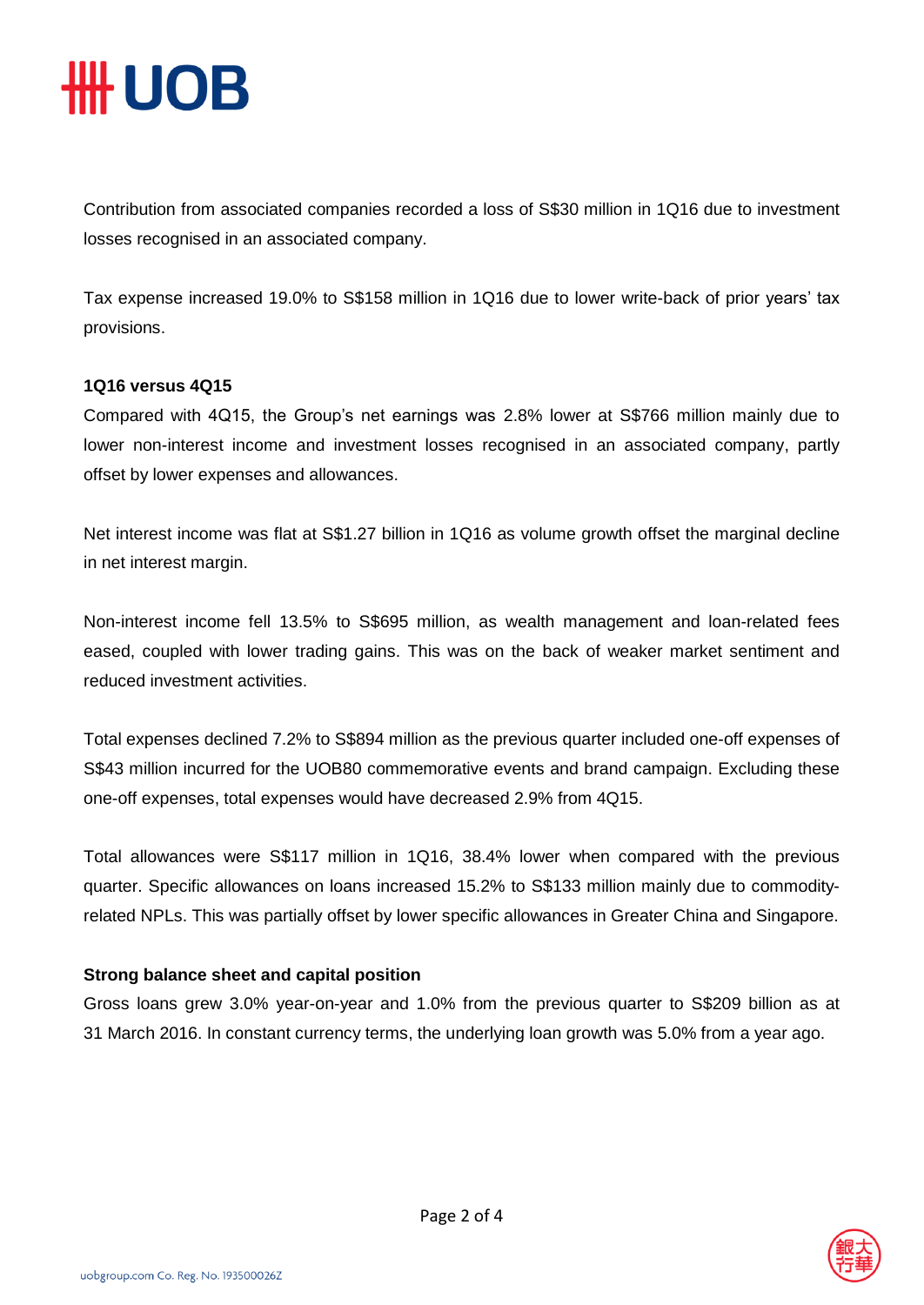# **#UOB**

The Group's funding position remained strong. Customer deposits increased 6.4% from a year ago and 5.9% quarter-on-quarter to S\$255 billion as at 31 March 2016, mainly from growth in Singapore dollar and US dollar deposits. The Group's loan-to-deposit remained healthy at 80.7% as at 31 March 2016.

The average Singapore dollar and all-currency liquidity coverage ratios during the quarter were 169% and 139% respectively, well above the corresponding regulatory requirements of 100% and 70%.

Besides strengthening the deposit base, the Group tapped alternative sources of funding to diversify funding mix and to optimise funding costs. The March 2016 issuances of EUR500 million covered bonds and US\$700 million subordinated notes were met with good demand from investors.

Asset quality remained stable with the NPL ratio at 1.4% as at 31 March 2016 while NPL coverage was high at 133.2%, and 325.3% after taking collateral into account.

Shareholders' equity decreased by 0.7% from a year ago and 0.5% quarter-on-quarter to S\$30.6 billion as at 31 March 2016 due to the redemption of US\$500 million SPV-A Preference shares and lower valuation gains on available-for-sale securities offset by retained earnings. Return on equity was 10.2% for 1Q16.

As at 31 March 2016, the Group's Common Equity Tier 1 and Total CAR remained strong at 12.8% and 16.0% respectively. On a fully-loaded basis, the Common Equity Tier 1 CAR improved to 12.1% quarter-on-quarter. The Group's leverage ratio was 7.0%, well above Basel's minimum requirement of 3%.